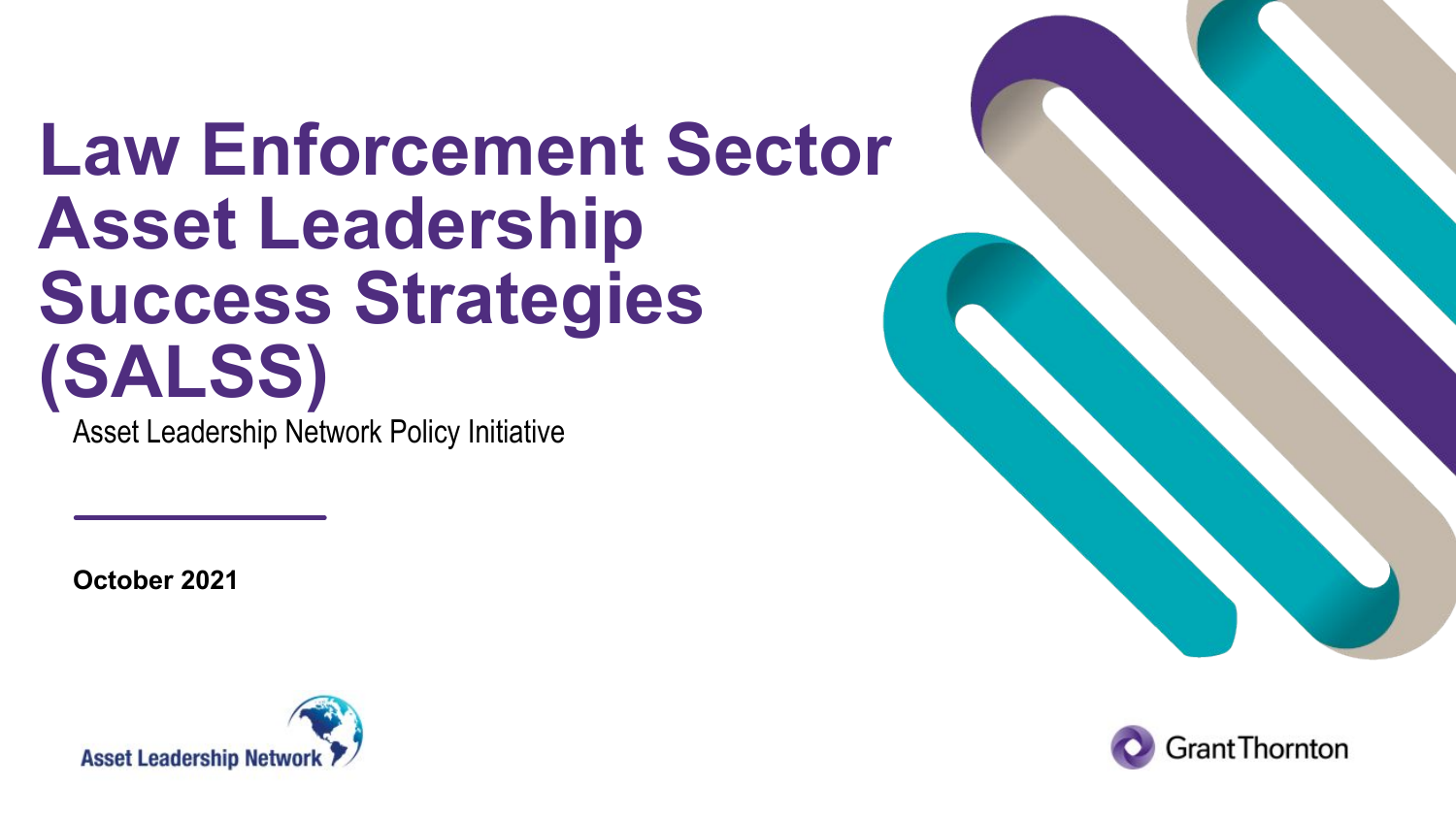





Law Enforcement Asset Management Panel

## **Introductions**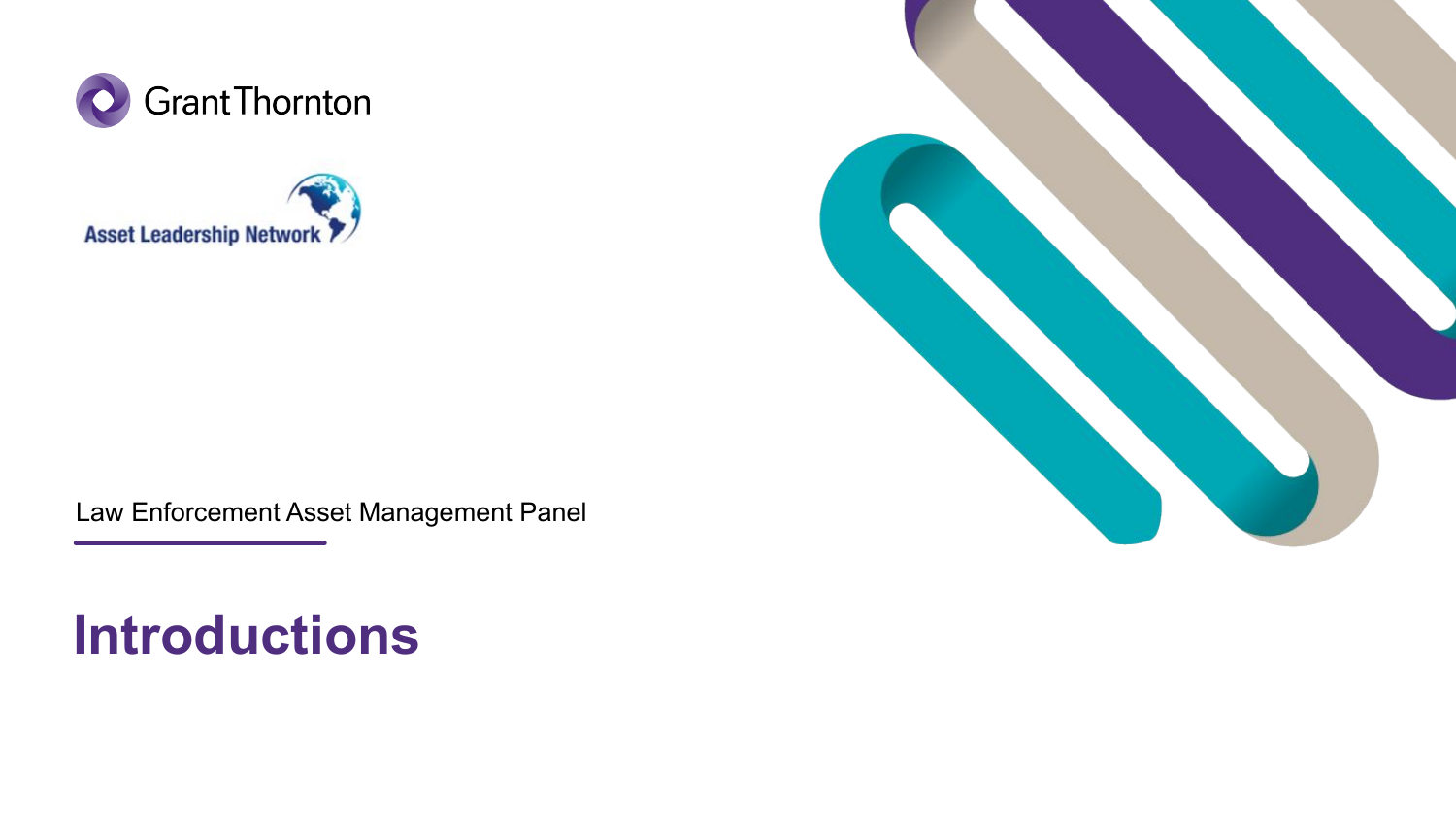#### **The National Asset Leadership Strategy**

- The National Asset Leadership Strategy (NALS) outlined a decision support and organizing framework using proven structures and enduring principles to vastly improve asset management in the U.S. and allow for the impact of political exigencies.
- The Asset Leadership Network initiated this effort to enable federal, state, and local government to radically improve the value realized from the nation's assets.
- The ISO 55000 Asset Management System standards and other recent asset management standards provide a proven structure for a national strategy for the nation's assets.

#### **Benefits of a National Asset Leadership Strategy**

- Informed asset investment decisions
- Managed risk
- Improved alignment to national goals
- Demonstrated social responsibility
- Improved stakeholder engagement
- Better lifecycle asset management
- Improved organizational sustainability
- Improved efficiency and effectiveness



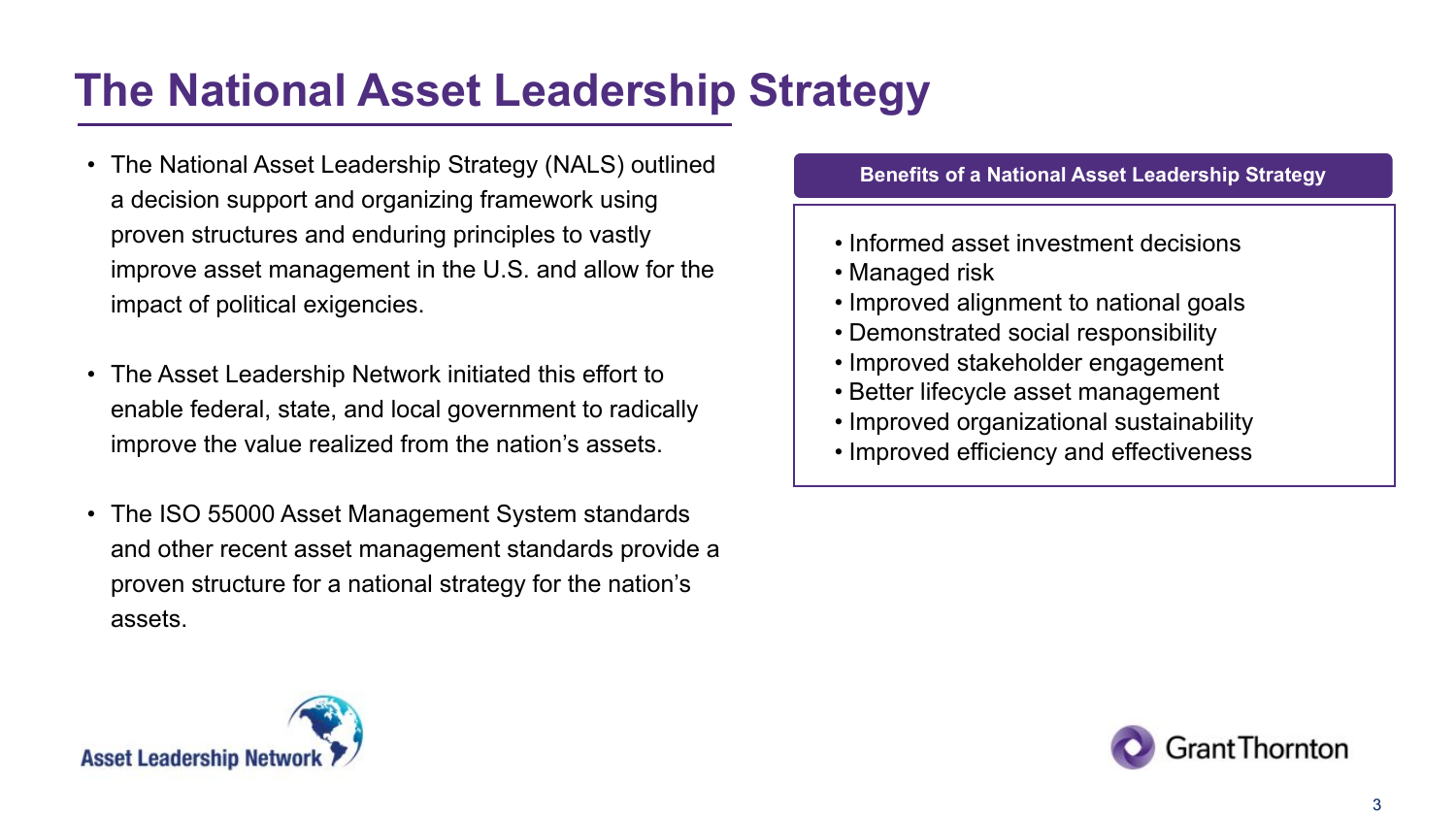#### **What is the SALSS?**

The Sectors Asset Leadership Success Strategies (SALSS) take the general policy guidance of the NALS and extend to a more operational focus at the sector level. The SALSS are developed via working sessions with asset management leadership across the sector of focus. Working sessions with sector leadership covers the topics below.



#### **SALSS Topic Areas**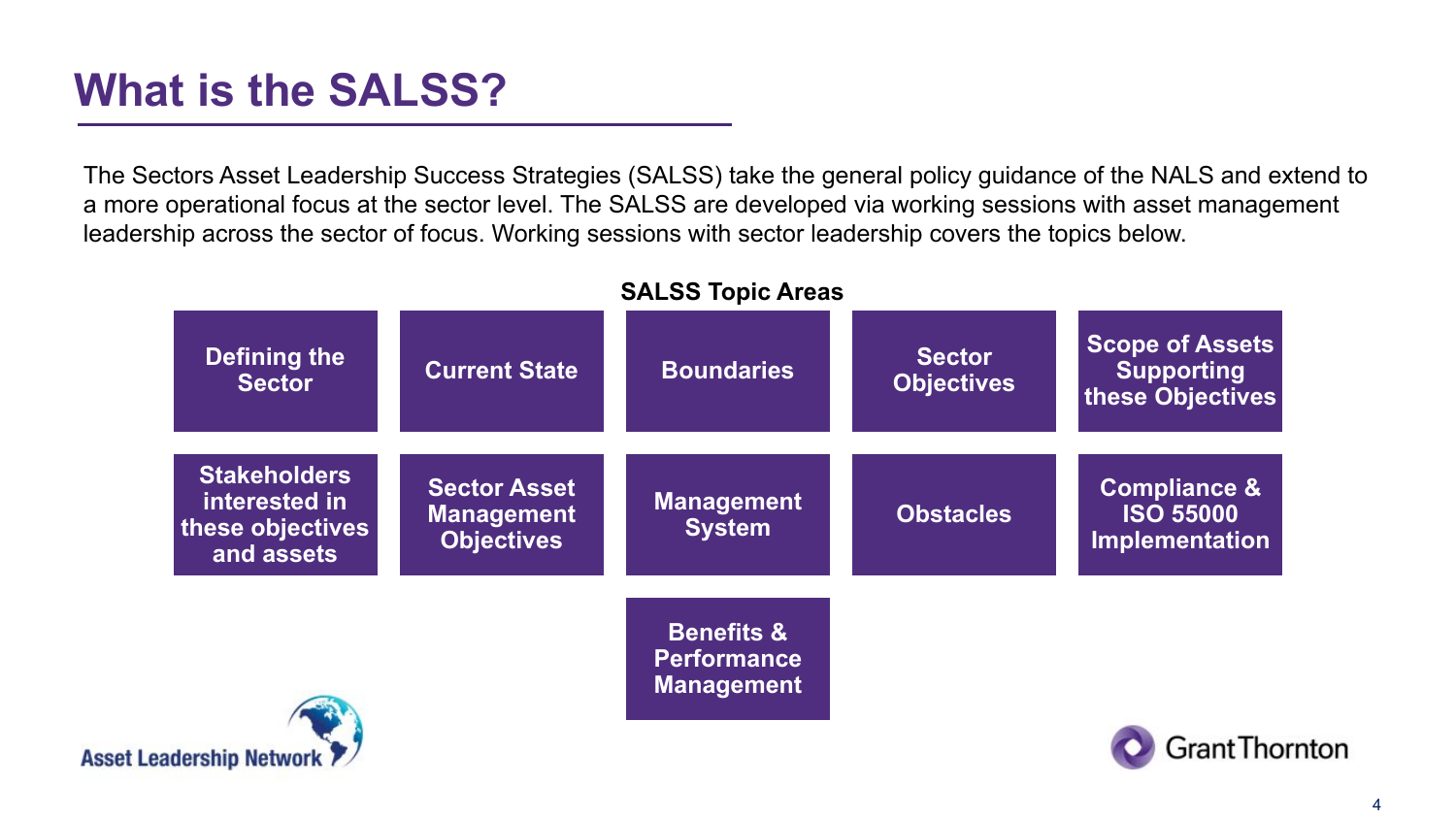## **Defining the Sector & Current State**

The Federal Law Enforcement Asset Management community is a disparate sector spread across the Federal Government. **As of 2016, there were roughly 132,000 full-time law enforcement officers across the Federal Government.** 

| <b>Sector Challenges</b>                                                                                                                                                                                                                                                                   | <b>Sector Strengths</b>                                                                                                                                                                                                                                                                                                           |
|--------------------------------------------------------------------------------------------------------------------------------------------------------------------------------------------------------------------------------------------------------------------------------------------|-----------------------------------------------------------------------------------------------------------------------------------------------------------------------------------------------------------------------------------------------------------------------------------------------------------------------------------|
| <b>Lifecycle Management</b><br>• Tracking assets on global scale<br>Data quality, visibility and availability<br><b>Enabling Technologies</b><br>• To enhance performance in unpredictable law enforcement<br>environments<br><b>Standardization</b><br>• Uninterrupted tracking of assets | <b>Mobile tracking system</b><br>On-going efforts to introduce new technology throughout the<br>sector to improve accountability<br><b>Strong Workforce</b><br>Excellent asset management employees and contractors at HQ<br>Improving oversight at HQ and top-down communication with<br>field<br><b>Increased Collaboration</b> |
| Depth of asset tracking across supply chain<br><b>Training</b><br>Training specific to acquisitions and project management<br><b>Accountability</b><br>Need for increased stewardship role<br>Preventative maintenance across asset management<br>systems                                  | Sharing of space between federal and law enforcement<br>employees<br><b>Professionalism</b><br>Increasing understanding of asset management as a priority<br>task, not a collateral duty.<br><b>Scalability of Systems</b><br>• At procurement level, systems in place to scale acquisition of<br>assets                          |
|                                                                                                                                                                                                                                                                                            |                                                                                                                                                                                                                                                                                                                                   |

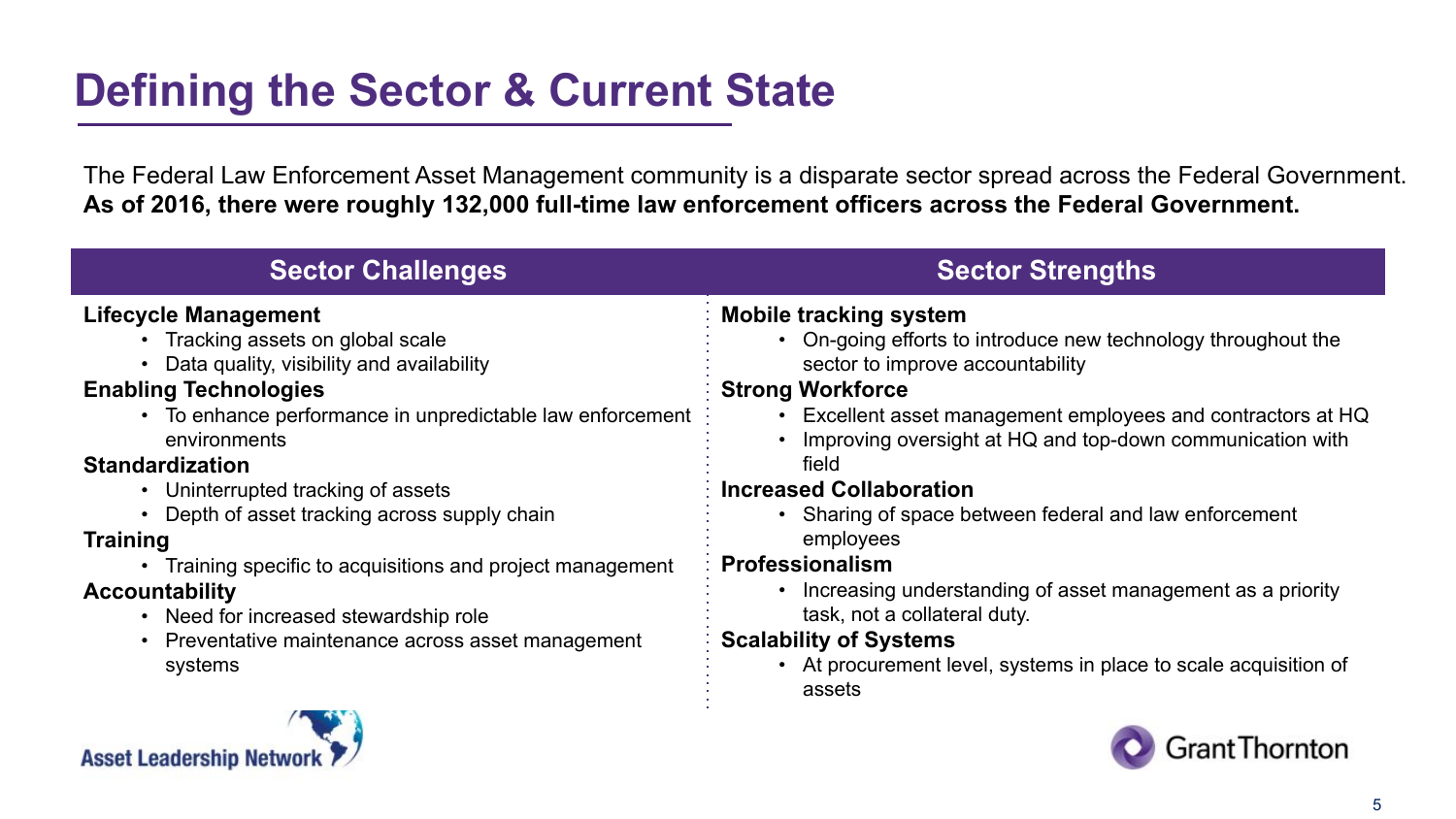## **Key Stakeholders**





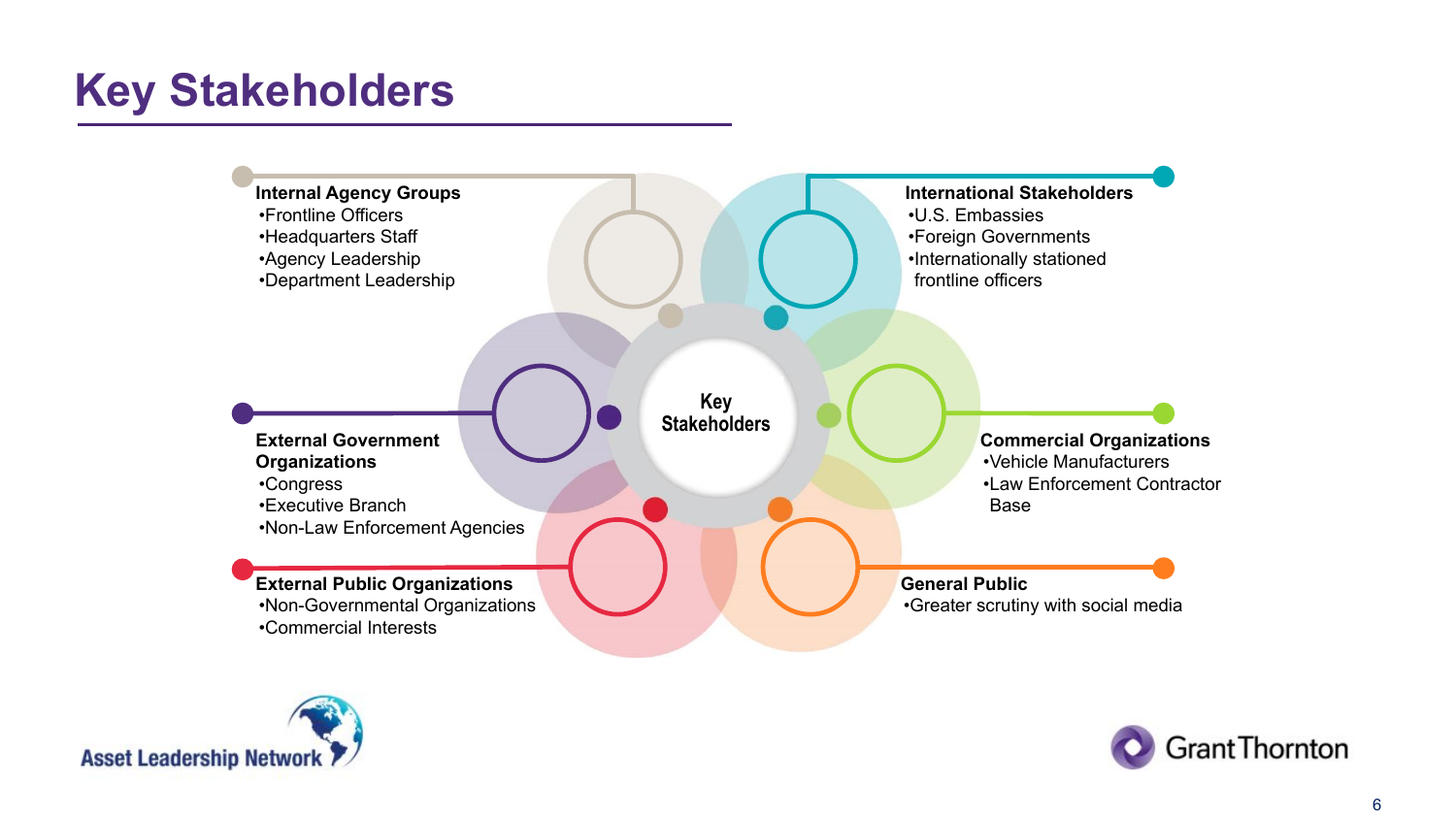### **Overarching & Asset Management Objectives**

The primary mission of the Law Enforcement Asset Management sector is to **ensure frontline officers are equipped to meet an agency's law enforcement and national security mission**. The below objectives support this mission.



*Efficient Asset Tracking Accountability over* 



*Full Asset Lifecyle*



*Data-Driven Decision Making*



*Strategic Management of Assets*





*Budgetary Cycle Tracking Fiscal Oversight*

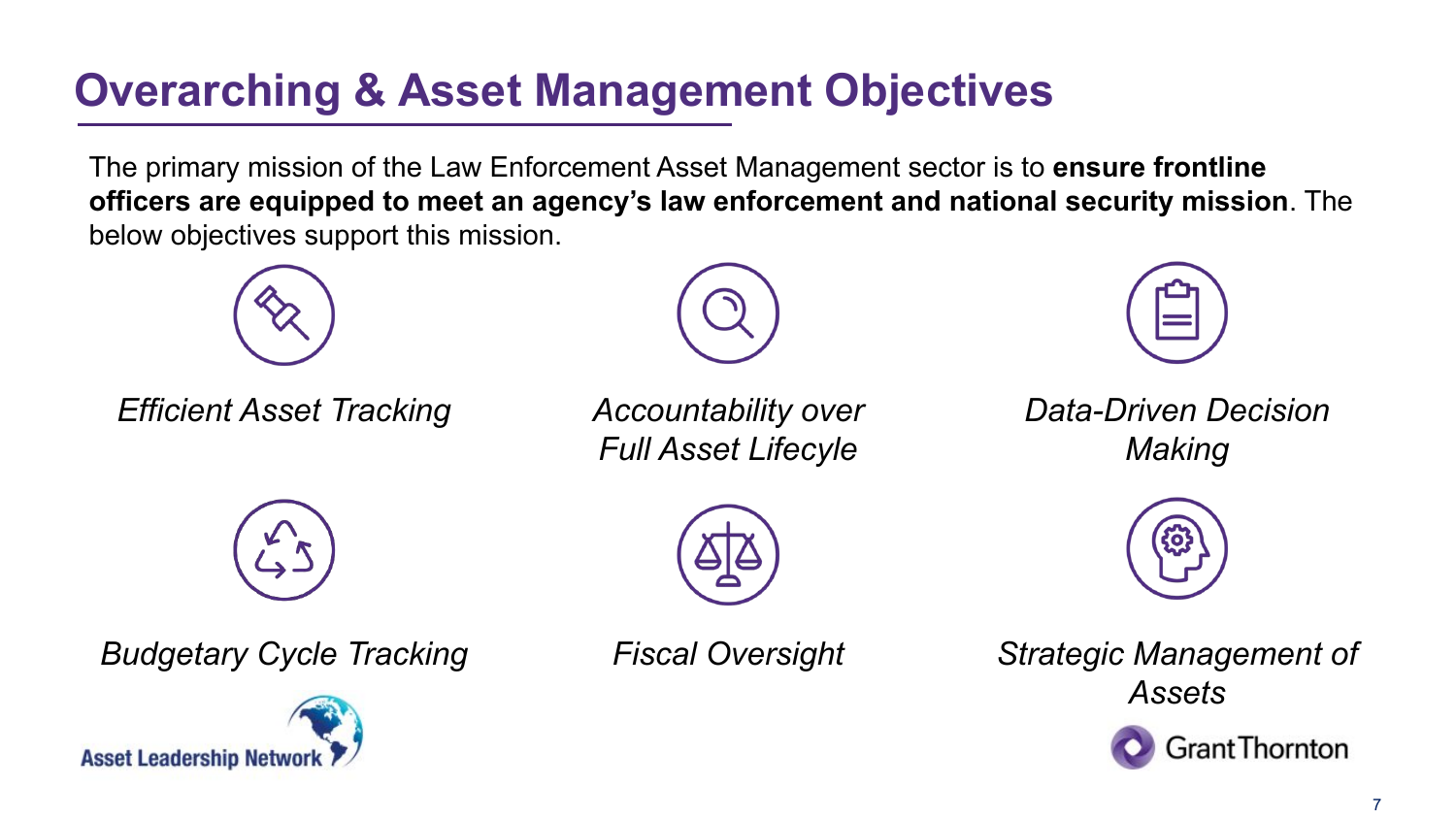## **Tracking Benefits & Performance Management**

#### American Society for Testing and Materials (ASTM) Standards

• The performance of the Federal Law Enforcement Asset Management sector can be measured against industry standards such as the American Society for Testing and Materials (ASTM) standards

#### ISO 55000 Principles

• The implementation of ISO 55000 principles in a Strategic Asset Management Plan (SAMP) will provide a framework to measure performance in the future. This includes developing sound performance metrics and scorecards that can measure progress against an organization's specific requirements and operating environment.

#### Data Quality Standards

• Ensuring high data quality across asset management systems of record will continue to be a crucial factor in making well-informed decisions and measuring the performance of organizations within the sector.